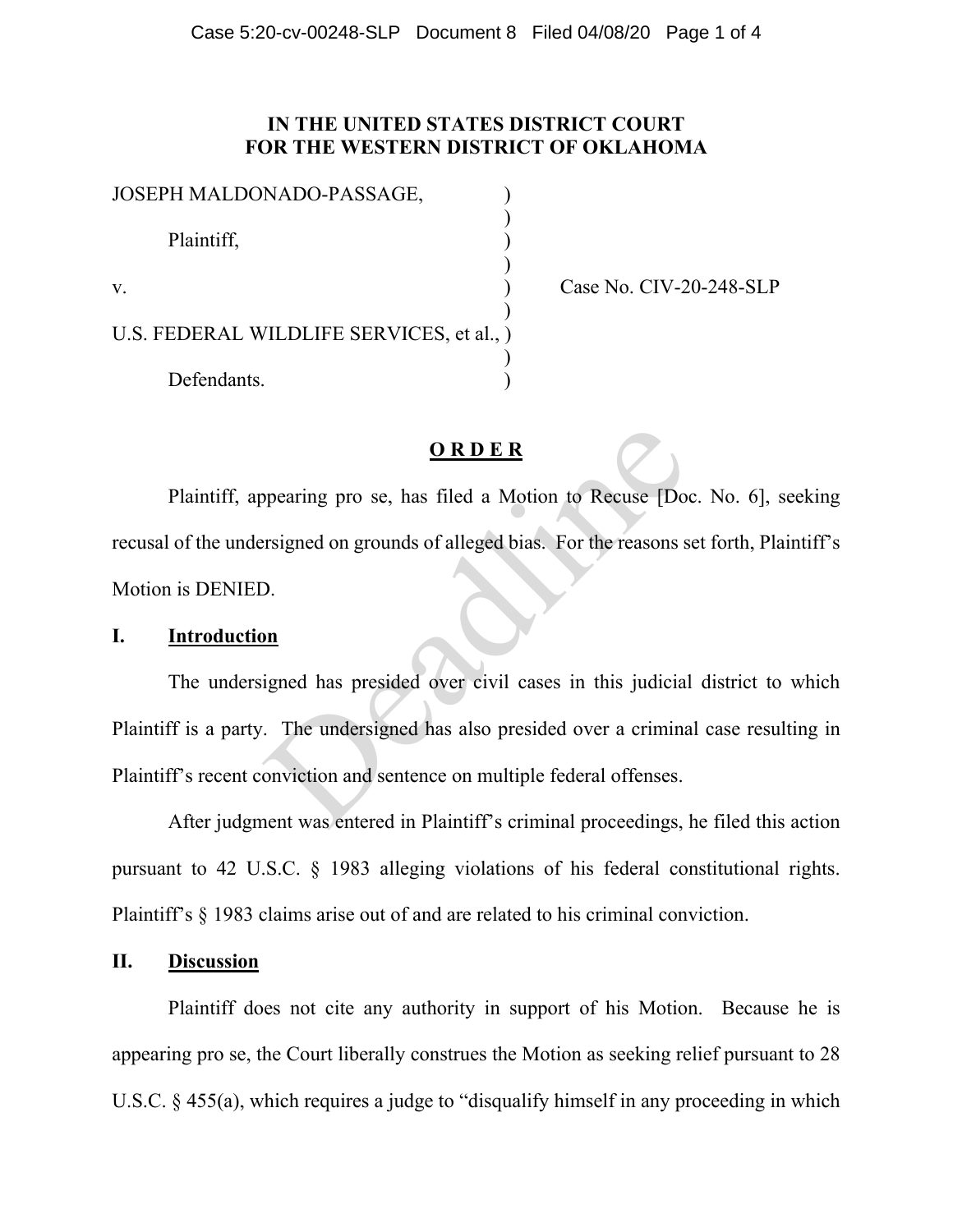#### Case 5:20-cv-00248-SLP Document 8 Filed 04/08/20 Page 2 of 4

his impartiality might reasonably be questioned." An objective standard governs the § 455(a) analysis. *See United States v. Mendoza*, 468 F.3d 1256, 1262 (10th Cir. 2006) ("[D]isqualification is appropriate only where a reasonable person, were he to know all the circumstances, would harbor doubts about the judge's impartiality." (quotations omitted)); *United States v. Cooley*, 1 F.3d 985, 993 (10th Cir. 1993) ("In applying § 455(a), the judge's actual state of mind, purity of heart, incorruptibility, or lack of partiality are not the issue.").

 The undersigned has reviewed Plaintiff's Motion and finds recusal is not warranted. "Judges not only have a strong duty to recuse when appropriate, *but also a strong duty to sit*, and [§ 455(a)] must not be so broadly construed that it becomes, in effect, presumptive, so that recusal is mandated upon the merest unsubstantiated suggestion of personal bias or prejudice." *United States v. Wells*, 873 F.3d 1241, 1251 (10th Cir. 2017) (internal quotation marks and citation omitted, emphasis added); *see also United States v. Jordan*, 678 F. App'x 759, 768 (10th Cir. 2017) ("[A] judge has a duty to sit when there is no basis to recuse" and "[a] judge should [never] recuse to avoid a difficult task or indulge a party."). gned has reviewed Plaintiff's Motion and finds recuse<br>aave a strong duty to recuse when appropriate, *but als*<br>must not be so broadly construed that it becomes, in e<br>andated upon the merest unsubstantiated suggestion<br>*ed S* 

 Here, Plaintiff claims two remarks the undersigned allegedly made during the sentencing proceedings in Plaintiff's criminal case demonstrate bias.<sup>1</sup> Plaintiff alleges these remarks were made in a "hostile and agitated manner." The remarks Plaintiff refers to, to the extent such remarks were made, concern the nature of the crimes committed by Plaintiff. Such remarks do not require disqualification. *See, e.g., Jordan*, 678 F. App'x at

<sup>&</sup>lt;sup>1</sup> Plaintiff did not include a transcript or other record of the sentencing proceeding.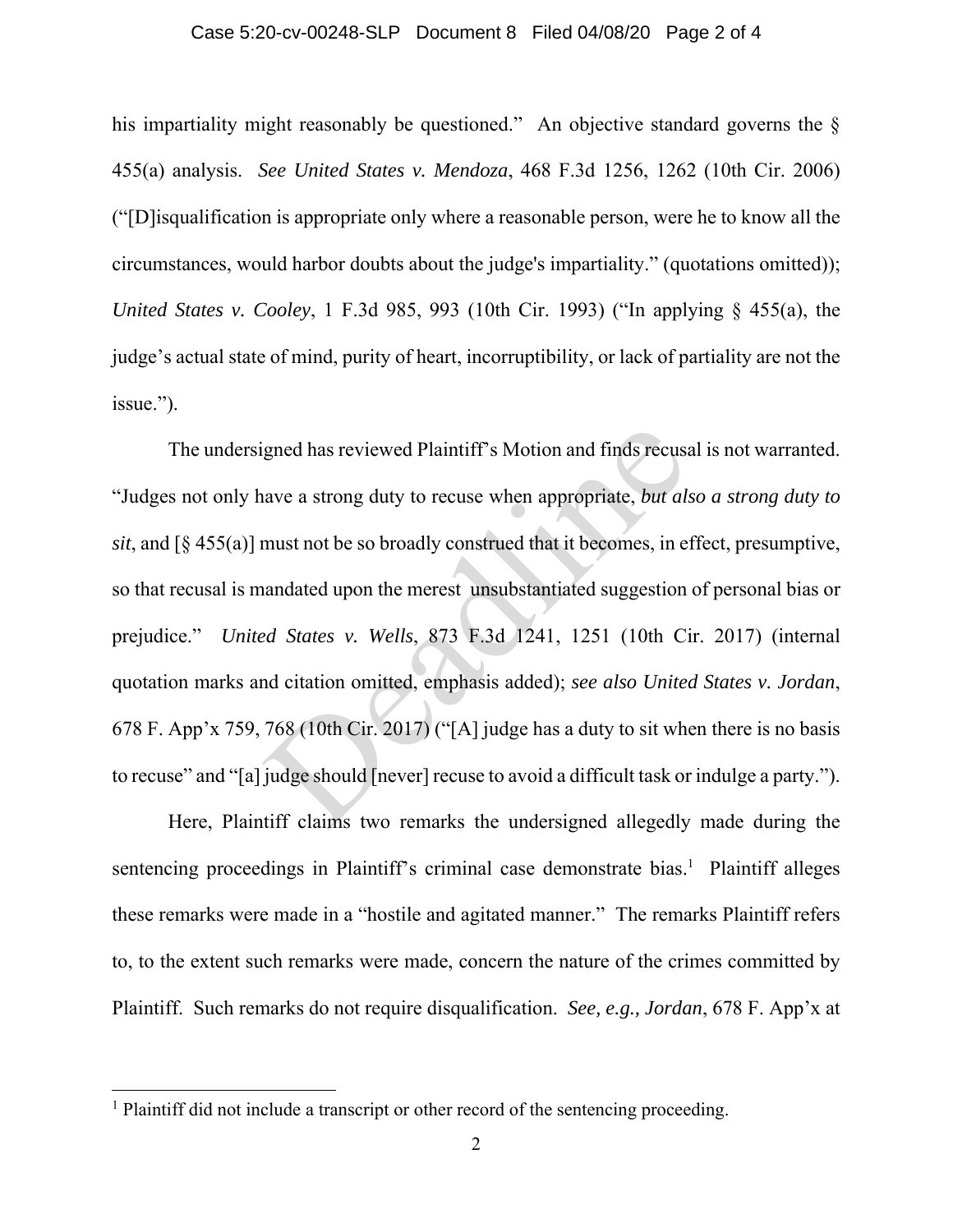## Case 5:20-cv-00248-SLP Document 8 Filed 04/08/20 Page 3 of 4

770 (judge's comments finding all mass shootings deplorable and judge's attenuated connections to Columbine shootings were insufficient to question either his objectivity or the appearance thereof at his sentencing of defendant on charges arising from her plan for "mass murder of horrific proportions" (citing *Cooley*, 1 F.3d at 993 n.4 ("[G]enerally stated views, even when expressed strongly, against a wide variety of conduct, such as murder, invidious discrimination, rape, drug trafficking, and mayhem, to illustrate the obvious, or in favor of the First Amendment, for example, are not unreasonable for a judge, and would not, absent more, disqualify a judge from sitting on a case involving the same subject matter.")); *see also Wells*, 873 F.3d at 1252 ("[A]llegations of critical, disapproving, or hostile judicial remarks are insufficient [to show bias and partiality]." (internal quotation marks omitted)). Nor does the fact that the undersigned presided over Plaintiff's criminal proceeding require recusal in this civil action. *See Edmond v. Athlete's Foot Group*, 15 F. App'x 738, 740 (10th Cir. 2001) ("Without more, the fact that a judge presided in a previous criminal matter involving a party is not a valid ground for recusal [in a subsequent civil matter].") disqualify a judge from sitting on a case involving<br>  $\omega$  Wells, 873 F.3d at 1252 ("[A]llegations of critical<br>
narks are insufficient [to show bias and partiality]."<br>
Nor does the fact that the undersigned presided over l

 Plaintiff also alleges a conflict of interest because of the fact the undersigned presides over certain civil cases to which Plaintiff is a party. These allegations too, fail to give rise to grounds for recusal. *See, e.g*., *Diaz v. King*, 687 F. App'x 709, 713 (10th Cir. 2017) ("It takes more than speculation or suspicion of bias to require recusal [a]nd prior adverse rulings or the judge's familiarity with a defendant are not enough." (citation omitted)); *Webb v. Swensen*, 663 F. App'x 609, 615 (10th Cir. 2016) ("Unfavorable judicial rulings do not in themselves call into question the impartiality of a judge." (internal